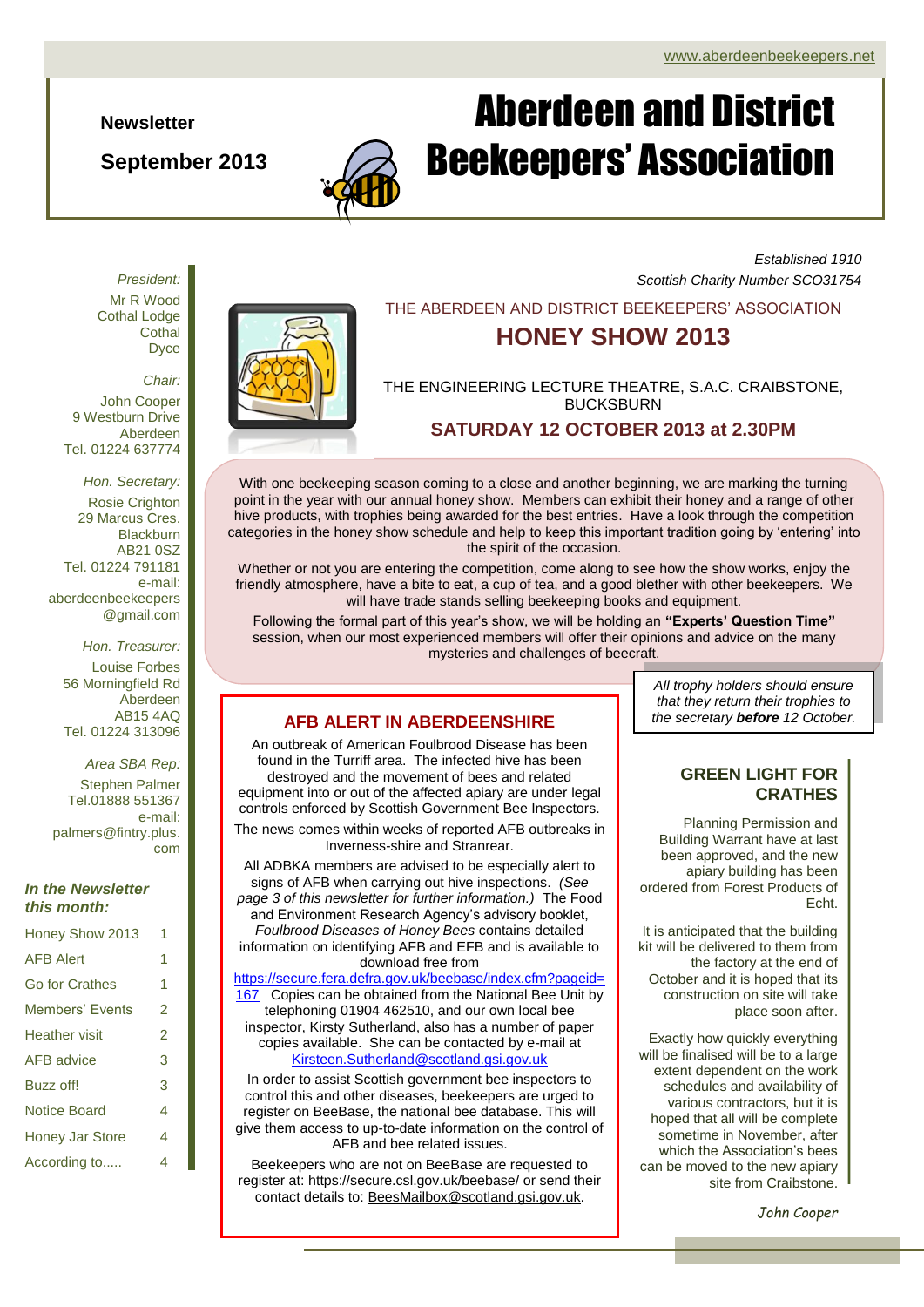# Page 2 of 4 ADBKA Newsletter

# **Members' Events** Members' Events

#### **ADBKA AUTUMN LECTURES**

Six-week programme starts Thursday 26 September at 7.30pm

Presenter: Stephen Palmer

#### **AN INTRODUCTION TO BEES AND BEEKEEPING**

Aberdeen Grammar School Lecture Theatre, Skene Street, ABERDEEN, AB10 1HT

#### **SCOTTISH BEEKEEPERS' ASSOCIATION'S AUTUMN LECTURE TOUR**

**- with David Aston**

#### Friday 11 October at 7.15pm **KEEPING HEALTHY HONYBEES**

Kinellar Hall **Blackburn** AB21 0JQ

**David Aston** is a Master Beekeeper, holder of the National Diploma in Beekeeping (NDB), Chair of the NDB Board, Executive member and Vice Chair of the British Beekeepers' Association, Chair of Trustees for the BBKA and Chair of the BBKA Technical and Environmental Committee.

We are very pleased to welcome David to Aberdeen and District BKA and would urge as many members as possible to attend.

#### **THE ABERDEEN AND DISTRICT BEEKEEPERS' ASSOCIATION HONEY SHOW 2013**

Saturday 12 October at 2.30pm

The Engineering Theatre **SAC Craibstone** AB21 9YA

**Please note** that in order to allow members to drop off honey show entries on the evening of Friday 11 October and also to attend that evening's lecture at the Kinellar Hall, entries will be received at Craibstone **between 4.30pm and 6pm**. Entries can also be handed in at Craibstone between 8am and 9.30am on the day of the show. *See the Honey Show Schedule for more details.*

The two-year EU ban on three neonicotinoid pesticides: clothianidin, imidacloprid and thiamethoxam, which comes into force on 1 December, is being challenged in the courts by two of the big chemical manufacturers. Switzerland-based Syngenta is challenging the thiamethoxam ban only, with Germany's Bayer CropScience challenging the ban on all three chemicals. In a statement reported on the website nature.com, Bayer said that the Commission's move is "unjustified, disproportionate and goes beyond the existing regulatory framework". In response, the European Commission has said that its measures were based on scientific information and the conclusions of the European Food Safety Agency, which has ruled that these insecticides could pose a risk to bees in some circumstances.

*Who do you think will win? The lawyers, I hear you say.*

Read more on this story at: [http://blogs.nature.com/news/2013/08/eu-insecticide-ban](http://blogs.nature.com/news/2013/08/eu-insecticide-ban-triggers-legal-action.html)[triggers-legal-action.html](http://blogs.nature.com/news/2013/08/eu-insecticide-ban-triggers-legal-action.html)

**'HANDS ON'**

**– A PRACTICAL SESSION TO TRY YOUR HAND AT MAKING WAX AND HONEY PRODUCTS**

Saturday 26 October at 2pm

Kinellar Hall **Blackburn** AB21 0JQ



Once again this year, nature was kind to us for our picnic and visit to Murray McGregor's heather site near Crathie. Apart from a couple of short showers, we were able to enjoy watching Murray's dark bees swirling above us in bright, warm sunshine.

Around 20 of our members listened and learned from someone who is currently managing 3,000 hives and expects to harvest between 50 and 60 tonnes of heather honey.

*These bees are so busy that a few hundred of them took the chance to have a rest on this handy wide brimmed bonnet!*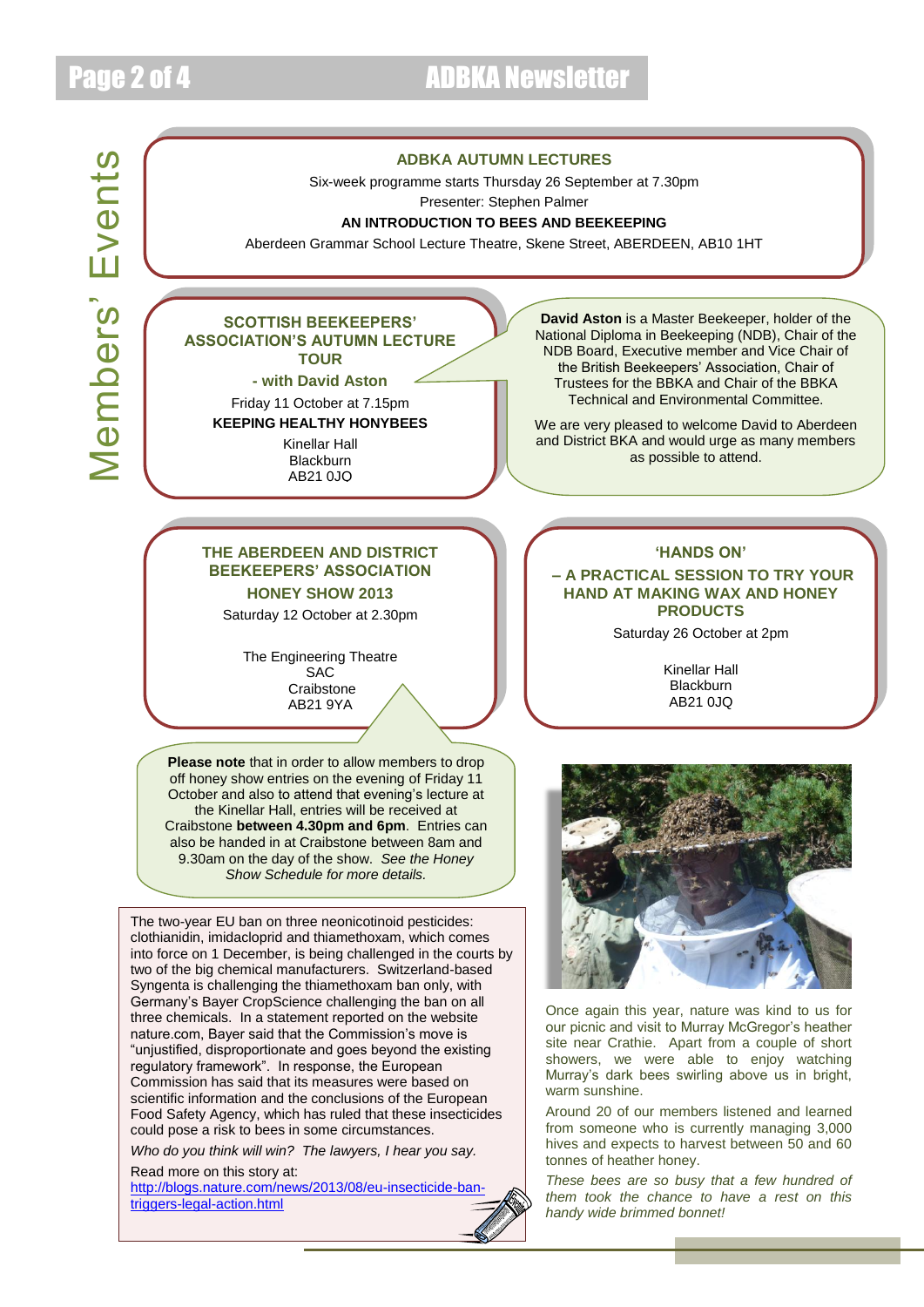# Page 3 of 4 ADBKA Newsletter



#### **Buzz Off!**

#### *Association member, Ken Gow, advised us of this rare sighting:*

"I don't know how common it is to see it, but yesterday lunchtime, for the first time, I happened to witness the mass chuck-out of drones from one of my two hives here. I watched them for about 15 minutes before lunch, and after lunch it was still going on. Typically drones would tumble out of the front door with a worker or two attached or in pursuit. They would then be harried and steered away from the door. The drones would either give up the fight and fly off, or evade the bouncers and make their way back in, presumably to get thrown out again. I would say the ejection rate was one or more every few seconds; one or two were dead on the ground below. It's a very difficult thing to photograph, because of the rapid movement, but I attach a few photos."

A story in the Telegraph suggests that the method of applying oxalic acid as a *Varroa* treatment, and the concentration of the application, are both critical in its effective use. Commenting on an unpublished study by researchers at Sussex University, the report makes the claim that a vapour "at a particular concentration" is better than applying the acid as a liquid.

See the story at: [http://www.telegraph.co.uk/earth/wildlife/10285919/Honey-bee](http://www.telegraph.co.uk/earth/wildlife/10285919/Honey-bee-treatment-applied-in-wrong-way.html)[treatment-applied-in-wrong-way.html](http://www.telegraph.co.uk/earth/wildlife/10285919/Honey-bee-treatment-applied-in-wrong-way.html)



#### The reported **worldwide honeybee decline might be related to the action of the metal manganese**, according to Dutch scientists.

An excess of manganese is said to increase reproduction, resulting in too many young bees that cannot be fed sufficiently by the worker bees, and also stimulates bees to leave the hive.

Maarten van Hoorn, leader of the research team said: "It is known that the [*Varroa* mite] carries the Borrelia bacterium inside it. Borrelia, the cause of Lyme disease, helps the tick during the infection process, using manganese instead of iron. The manganese is transported to the host, in the case of the bees by the bacteria inside the varroa mite, thus influencing colony behaviour. The bee decline problem is therefore a general microbial issue, brought about by an excess of manganese."

Read more at:<http://www.digitaljournal.com/pr/1439792>

#### **Last month we asked if anyone had experience of** using the hive

cleansing product, Varroa-Gard. We've had two members suggesting that the 'foot bath' method (a tray of the powder on the hive floor inside the entrance) might not be as effective as directly powdering the seams of bees three or four times a year using something like a sugar dredger.

*Please bear in mind, though, that this is not a method that is recommended by the manufacturer.*

## **American Foul Brood (AFB)**

AFB is caused by a spore forming bacterium called *Paenibacillus larvae*. These spores are the infective stage of the disease and infection begins when food contaminated with spores are fed to larvae by the nurse bees. Once in the gut of the larva the spores germinate, bacteria move into the larval tissues, where they multiply enormously. Infected larvae normally die after the cell is sealed and millions of infective spores form in their remains. Spores are very resistant to extremes of heat and cold, and to many disinfectants and remain viable for many years.

#### **Symptoms of AFB**

The characteristic disease signs of AFB include some or all of the following:

- Uneven or 'Pepper-pot' brood pattern
- Sunken, greasy or perforated, darkened cell cappings
- Roping, sticky larval remains when drawn out with a matchstick
- Dark "scales", which are difficult to remove from cells

#### **Spread**

The most common method of transmission from infected hive to healthy hive is the beekeeper. The spores can be easily transferred, if frames of honey or brood are moved between hives, or if other contaminated equipment is used. However, robbing by adult bees of dead or dying infected colonies is also an important mode of transmission. If left to run its course, all colonies infected with AFB will eventually die from the disease.

#### **Control**

The control method for AFB is simple in the UK: **all infected colonies are compulsorily destroyed**. The first stage is to destroy the adult bees and brood combs by burning, then the hives and any appliances are sterilised by scorching with a blow lamp.

*From the BeeBase website:* <https://secure.fera.defra.gov.uk/beebase/>